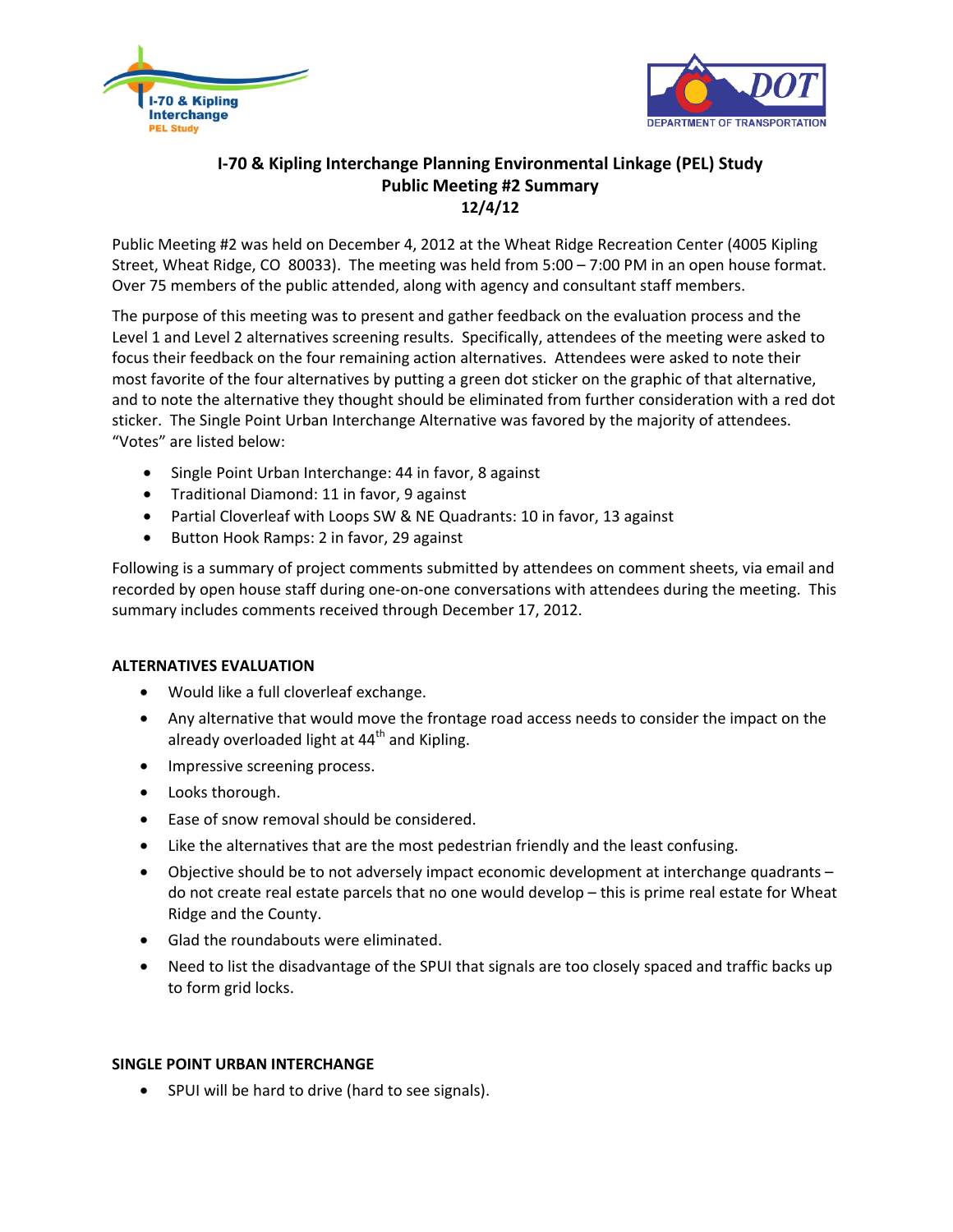- The other SPUI configurations I have driven through work well. (3 comments)
- Like the simple design. (4 comments)
	- o Least impact and like the simplicity.
	- o Easiest to follow less confusing.
	- o Seems to be the simplest, most straight-forward concept. More complex = more accidental turns, lower efficiency.
- Like that the SPUI has two lanes that turn south for exiting westbound I-70 traffic.
- Favored by businesses and community members most impacted. Project started and completed in a relatively short time a plus.
- Preserves prime commercial real estate at all quadrants.
- Works best with minimum property impact. It also allows for possible movement of the frontage road.
- LiveWell Wheat Ridge staff support the Single Point Urban Interchange Alternative. We partly support this alternative due to the inclusion of bicycle lanes and a multi-use path through the interchange.
- Need safe pedestrian and bicycle crossing. (3 comments)
	- o Paint the portion(s) of any on-street bike lanes below I-70 and across the entry / exit points to highway ramps a separate color (e.g. green or red) to clearly differentiate the facilities from adjacent vehicle lanes. Clear demarcation could enhance safety and increase usage. An acceptable distance from entry / exit ramps, paint in lane could be discontinued. If painting is not feasible, please consider bike lane symbol stamps. The City of Golden recently added bike lanes on Ford Street and provides a good example of the symbol stamps.
	- o To ensure pedestrian safety at the pedestrian crossing at the westbound off ramp and reduce potential for conflict, please consider a Rapid Flashing Beacon at the end of the ramp.
	- o SPUI is not pedestrian friendly.
- Single point light on Kipling doesn't seem right with Kipling flow three close lights.
- The single point signal isn't enough to slow people down.
- Allows for maximum traffic flow, yet traffic flow is simpler and more direct.
- Seems to handle traffic well and does not impact surroundings too much.
- Does not address grid lock at Kipling and South Service Road.
- Too congested for AM or PM rush hour.
- This seems to be a large bridge and therefore higher cost.
- Concerned about the congestion while under construction since it all has to be done at once.
- The graphic shows University at I-25 as a typical example although Alt. 1 is much more compressed.

### **TRADITIONAL DIAMOND INTERCHANGE**

• If the Diamond is chosen, need to look at tying in  $52^{nd}$  to  $50^{th}$  in the northeast quadrant.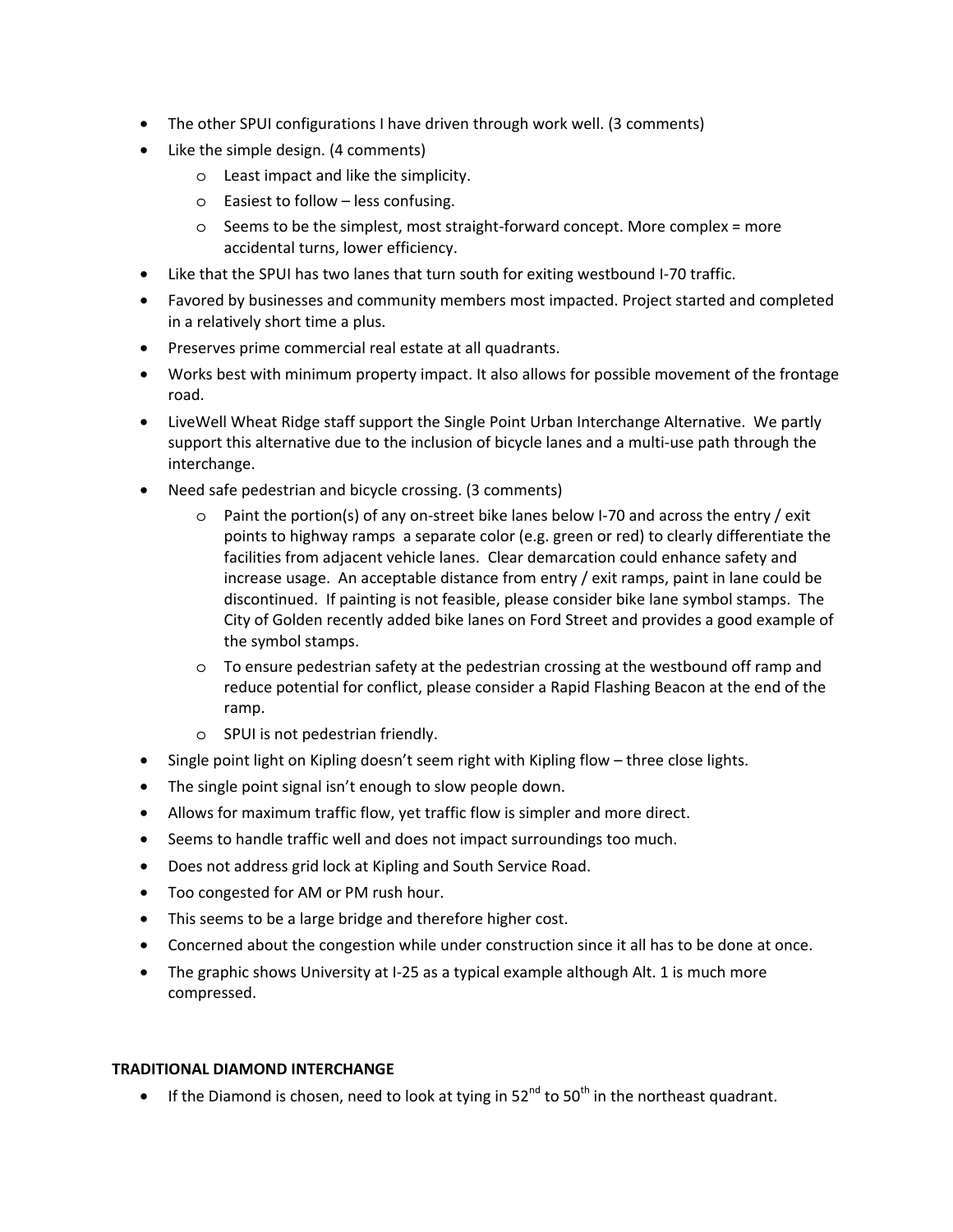- Would hurt the businesses located on the frontage road. (3 comments)
	- o Worried about effects of right-in/right-out restrictions on businesses.
- Don't care for right-in/right-out frontage roads. (3 comments)
	- o The Diamond should be eliminated. Right in/right out intersections would cause confusion and congestion on other streets.
	- o Frontage road accessibility unacceptable.
- Disadvantage that frontage road is further from the freeway.
- Be sure the Diamond isn't prohibiting fire access. (2 comments)
	- o Emergency response issues if frontage road access is restricted.
- This is the best alternative for bicyclists, but I would suggest two changes to the plan: Add a stoplight at the Kipling / 49th Ave intersection and a stop light at the South Frontage Road / Kipling intersection south of I-70.
- Favorite for simplicity and for being pedestrian friendly.
- In the long run this eliminates gridlock at South Service Road and Kipling fewer traffic lights.
- Minimizes lights on Kipling. It is an appropriate trade off to sacrifice the frontage road flow for Kipling flow.
- Seems the least impactful and less expensive.
- Boring, but it works best.
- Without instruction on how it will work I never would have picked as my favorite.

## **PARTIAL CLOVERLEAF WITH LOOPS SW & NE QUADRANTS**

- Partial Cloverleaf is best for operations.
- Easy to understand. Like that it creates two ramps for eastbound traffic.
- Apartment property owners (3 buildings) don't like frontage connections thru their buildings.
- Reduces the use of frontage roads.
- Too much impact on the local businesses. (3 comments)
	- o Seems to take way too much expensive land.
- It is very important to have lights at the frontage road especially if freeway is shut down.
- Advantage less stoplights.
- Don't like cloverleafs. (4 comments)
	- o Cloverleaf ramps are very confusing lose all sense of direction.
	- o Confusing loops liked this one least.
- Cloverleaf should be free flowing.
- Requires less space than Diamond interchange.
- $\bullet$  49<sup>th</sup> Avenue closure unacceptable (2 comments)
	- $\circ$  There is already far too much traffic on Independence and  $52^{nd}$  Avenue.
	- $\circ$  Frontage road access and 49<sup>th</sup> Avenue closure unacceptable.
- Not interesting structurally.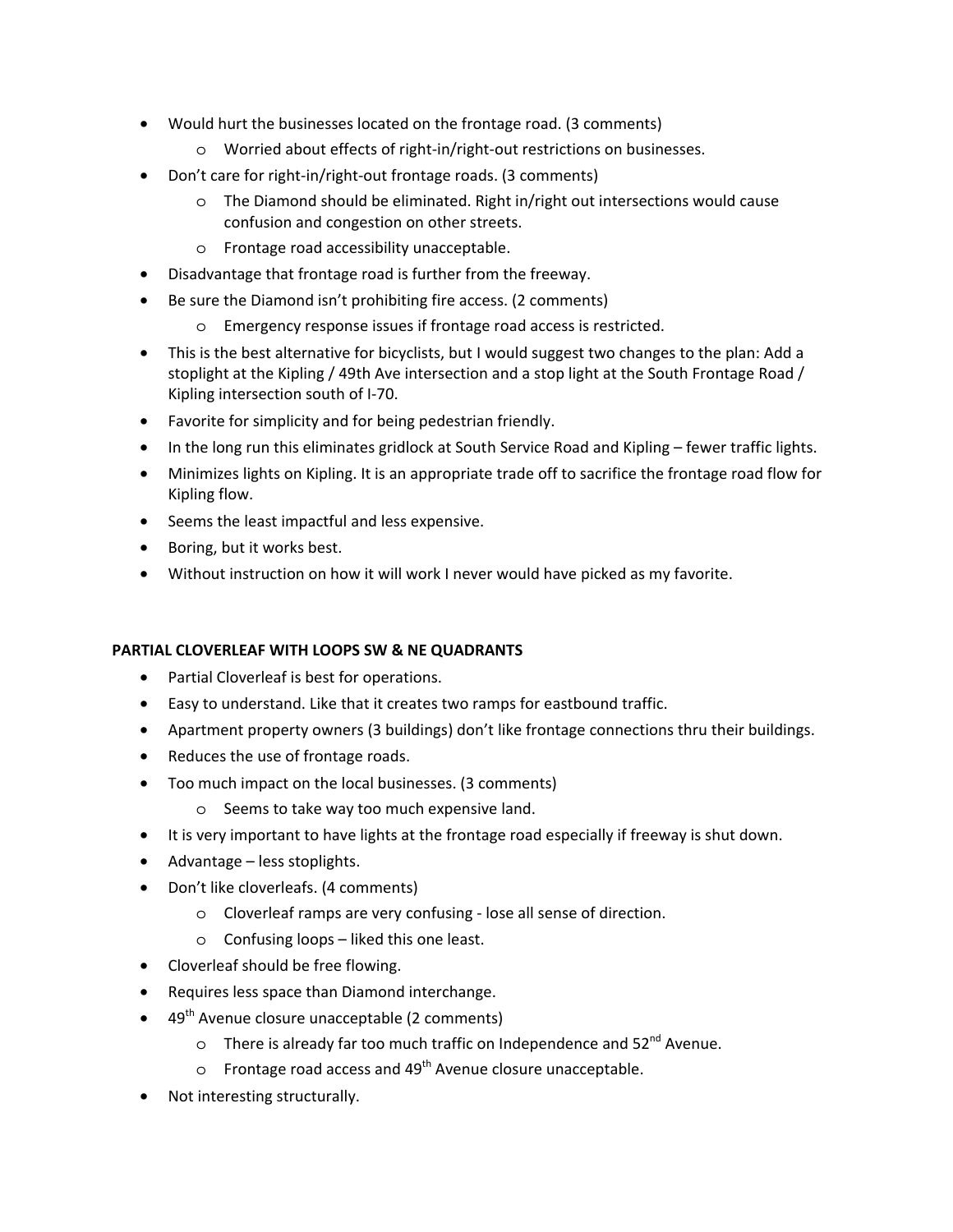- Since 49<sup>th</sup> Avenue would be closed, need to improve West 50<sup>th</sup> to connect with West 52<sup>nd</sup> without having to turn onto Independence.
- Like that it can be done in phases.
- Poor for pedestrians.

#### **BUTTON HOOK RAMPS**

- Looks complicated. (4 comments)
- Will cause driver confusion. (4 comments)
- Thought we got rid of the mousetrap. No way.
- No roundabouts. (3 comments)
	- o Roundabouts anywhere are a bad idea, no one knows how to drive them.
	- o Roundabouts just don't work.
- Too congested and bad snow removal.
- Consider snow removal, snow trucks and melt off. Button Hook Ramp has too much slide in winter.
- Like the relocation of South Service Road.
- Too much impact on the local businesses. (2 comments)
- Best alternative due to lowest impact.

### **GENERAL COMMENTS**

- Lower I-70 speed limit needed (2 comments)
	- $\circ$  Lower the speed limit on I-70 to 55 mph as far west as 32<sup>nd</sup> Avenue.
	- o Lower the speed limit on westbound I-70 through the curve.
- Consider revising the lane marking/geometry/signage in the weave area between the Wadsworth westbound on-ramp and Kipling off-ramp.
- The exit ramp from I-70 westbound to Kipling is dangerous because of the hill and sudden curve. Need to give warning signs of curve and lane division.
- The merge lane from Kipling to eastbound I-70 is too short. (2 comments)
	- o Immediate Solution: Move the merge traffic light back into the entrance ramp allowing more acceleration time/speed.
	- o Long-Term Solution: Move the merge traffic light and add length to the acceleration lane on I-70 for merging.
- Install another lane for non-stop southbound right turns to go south from eastbound I-70 and widen the west side of Kipling to accommodate this.
- Need to make the signage clear and visible early enough to react to. The current signage is small, not very descriptive, and not visible over the hill until it's too late to react to.
- The new development north of Target will create a lot of traffic.
- Need three lanes in each direction on Kipling.